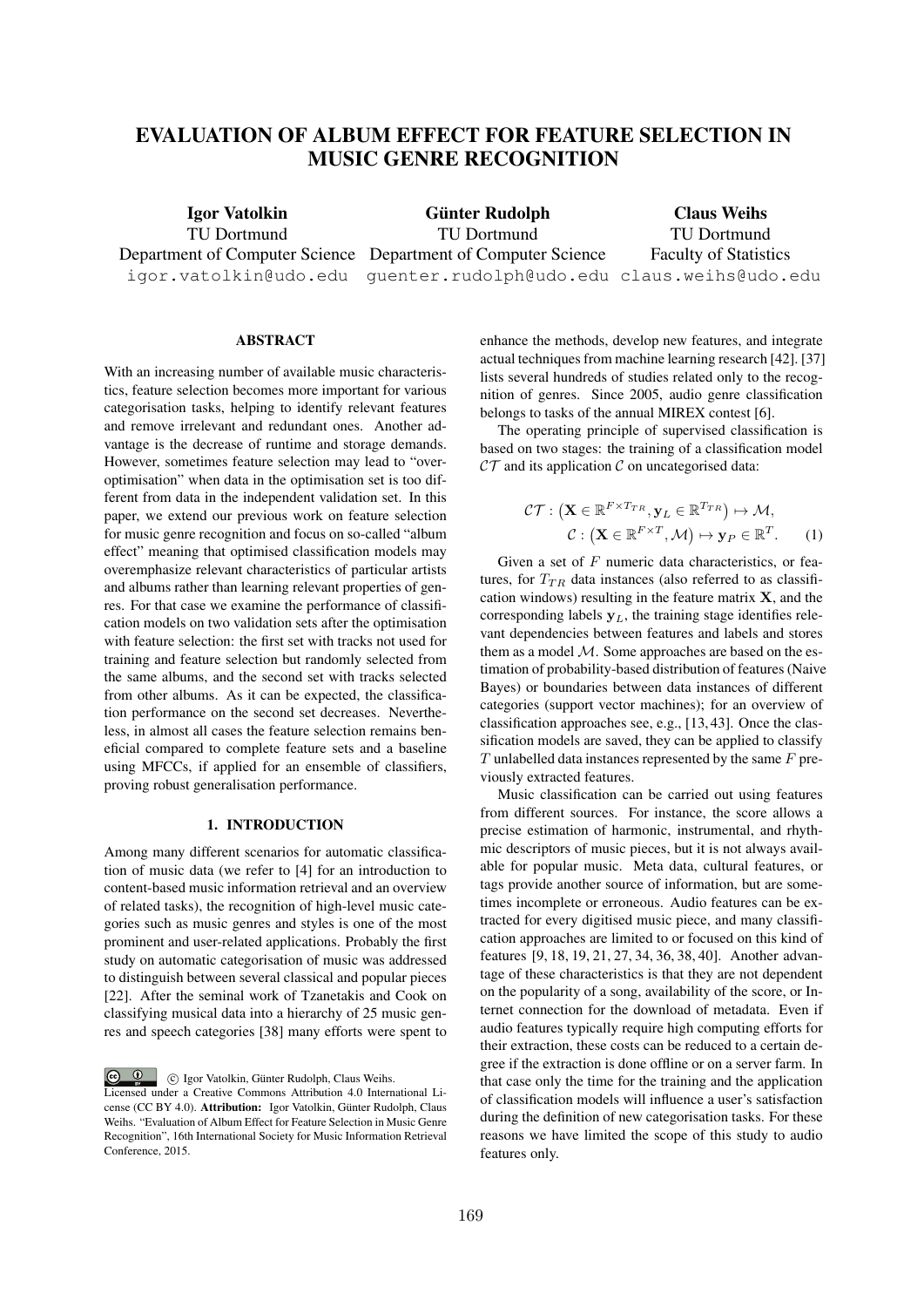Having a large number of available descriptors at hand, individual features may be very important or completely useless depending on a categorisation task. As the combination of features from different sources may increase the classification quality (e.g., as shown for audio, symbolic, and cultural features in [26]), the inclusion of features from many sources would lead to an increased number of both relevant and irrelevant features. If the number of irrelevant features would become too high, the classification quality may suffer because the probability increases that some irrelevant features are identified as relevant by chance [13, 43]. A solution is to start with a sufficiently large initial feature set and to remove irrelevant and noisy characteristics for a current category by means of feature selection (FS). Other benefits of FS are that classification models created with less features often require less storage space, the classification is done faster, and the danger of overfitting towards the training set may be reduced using a proper evaluation of models and feature sets [3].

In our previous work we have applied feature selection for the recognition of music genres and styles and measured a significant increase of classification performance compared to complete feature sets [39]. For the final evaluation of models optimised with feature selection, we used an independent validation set with tracks not used for model training and feature selection. The motivation for an independent evaluation in music classification is discussed in [9]. However, strictly observed, the validation set used in our previous experiments was not completely independent: due to the limited size of our music database, music pieces for validation were different from training and optimisation sets, but randomly selected from the same albums. Therefore, a danger existed that optimised classification models would have an especially high performance on music pieces of the same artists and albums.

Such effect was observed in [30] for the recognition of genres. Also the tags of songs belonging to the same albums may have higher co-occurrences as inspected in [20]. Further investigations showed interesting results on the difference between album and artist effect for music databases of different sizes [10] as well as varying impact of artist filter with regard to music from different geographic locations around the world [15]. However, none of these studies explicitly evaluated the sensitivity of FS to artist/album effect using a large number of features. Such evaluations can be promising in future, in particular because both latter papers stated differences in measured artist effect for different feature groups, even if the overall numbers of integrated features were not very high.

Thus, the idea behind this study was to re-evaluate the measured advantage of feature selection using a new "albumindependent" validation set and to estimate the album effect for different music categories. In the next section, we outline basic concepts of feature selection and refer to several applications. Section 3 describes the setup of the study. In Section 4, the results and the album effect on feature selection are discussed. We conclude with a brief summary of the work and outline steps for future research.

## 2. FEATURE SELECTION

For an exhaustive introduction into feature selection methods see [12]. In general, the task of feature selection is to find an optimal feature subset indicated by the binary vector  $\mathbf{q}$  ( $q_i = 1$  for the *i*-th feature to be selected, otherwise  $q_i = 0$ ), so that some relevance function, or evaluation criterion *m* (e.g., classification error) is minimised. The functions to maximise (e.g., accuracy) can be easily adapted for minimisation. We define the task of feature selection as:

$$
\mathbf{q}^* = \underset{\mathbf{q}}{\arg\min} \left[ m\left(\mathbf{y}_L, \mathbf{y}_P, \Phi(\mathbf{x}, \mathbf{q})\right) \right],\tag{2}
$$

where  $\Phi(\mathbf{x}, \mathbf{q})$  corresponds to the subset of the original feature vector **x**.  $y_L \in [0; 1]$  are the labelled category relationships of classification instances, and  $y_P \in [0; 1]$  are the predicted category relationships. Note that in general *m* may not necessarily depend on labels, e.g., if the correlation between features is used as selection criterion, or if labels are not available (as in unsupervised classification).

Feature selection with regard to only one evaluation criterion may lead to a decrease of performance for other ones. For example, classification models built with too many features may have smaller classification errors for a specific data set, but be slower and have a poor generalisation performance on other data. Therefore, several relevance functions or objectives  $m_1, ..., m_O$  may be considered for simultaneous optimisation:

$$
\mathbf{q}^* = \underset{\mathbf{q}}{\arg\min} [m_1(\mathbf{y}_L, \mathbf{y}_P, \Phi(\mathbf{x}, \mathbf{q})), ..., m_O(\mathbf{y}_L, \mathbf{y}_P, \Phi(\mathbf{x}, \mathbf{q}))].
$$
 (3)

In literature, individual features are often referred to as relevant or redundant w.r.t. the performance of a Bayesian classifier which predicts labels based on a probabilistic distribution of feature vectors. For a given feature set *X*, a feature subset  $X' \subset X$  is called *relevant*, iff its removal will decrease the performance of a Bayesian classifier:

$$
P(y_P|y_L = y_P, X) < P(y_P|y_L = y_P, X \setminus X') \text{ and}
$$
\n
$$
P(y_P|y_L \neq y_P, X) > P(y_P|y_L \neq y_P, X \setminus X'). \tag{4}
$$

A *redundant* feature subset  $X'$  can be replaced without decrease of a Bayesian classifier's performance by at least one subset  $S$ , which does not contain  $X'$ :

$$
\exists S \subseteq X, X' \cap S = \emptyset : P(y_P|X) = P(y_P|S). \tag{5}
$$

The equations  $(4)$ – $(5)$  can be adapted to any relevance function, describing a decrease of performance after the removal of relevant features and retaining it after the removal of redundant features.

FS is a very complex task: for *F* features, the number of all possible non-empty feature subsets is  $2^F - 1$ , and the related problems were described as NP-hard [1,14]. Therefore, metaheuristics like evolutionary algorithms (EA) [33] which simulate the natural evolution based on principles of recombination (keeping the positive characteristics of solutions) and mutation (exploring the search space using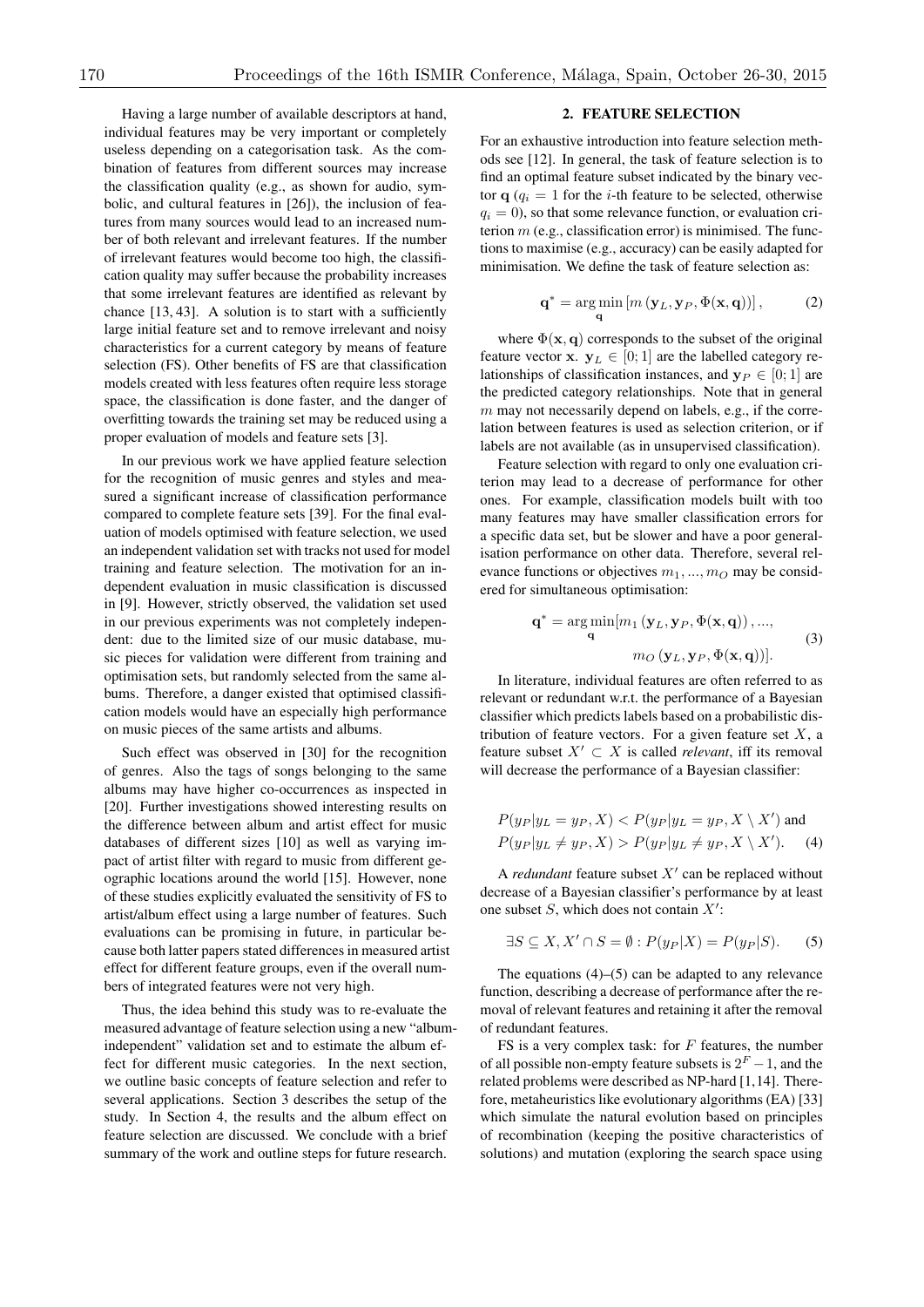some random procedure) are a possible remedy. EAs have proven their ability to solve many complex optimisation tasks, among others for data mining and classification [28]. The first application of EAs for FS was introduced in [35], and EAs were recommended for sets with more than 100 features in [16] after the comparison of 18 FS methods.

FS has been already often applied for music classification, for example for the recognition of musical instruments (44 features) [5], moods (66 features) [34], or several classification tasks (between 60 and 1140 features) [25]. Evolutionary FS was integrated in music classification for the first time in [11] and was applied also in later studies, e.g., [8, 27, 36]. The first application of evolutionary multi-objective algorithms to FS for the simultaneous minimisation of the number of features and misclassification rate was proposed in [7]. In music classification, multi-objective evolutionary feature selection was introduced in [40] for genre categorisation and later for the recognition of instruments [41].

In the following, we will describe the study to measure the impact of two-objective FS (minimisation of the classification error and the number of features) on the classification into music genres and styles. Classification results are compared to models built with full feature sets and a baseline with MFCCs. Further, we will investigate the sensitivity of the proposed method to the album effect.

### 3. EXPERIMENTAL SETUP

#### 3.1 Categorisation Tasks

We distinguish between music genres and styles provided by AllMusicGuide, where a track may belong to one music genre and up to several music styles which are more specific and are typically harder to predict.

Our main database for experiments consists of 120 albums with approximately one third of commercial popular music (45 Pop/Rock albums) as well as tracks of several other genres for a better evaluation of generalisation performance (15 albums of each genre Classic, Electronic, Jazz, Rap, and R&B). For the evaluation of the album effect the database was extended with 120 songs from albums of other artists but the same genre and similar style distribution. It is important to mention that we use our own database, because many publicly available ones were not well suited for this work. Several databases contain only segments of songs so that it is not possible to extract features from long frames (e.g., structural complexity, see the next section). Others are strongly biased towards certain genres or are expensive because of a large share of commercial music. These problems could be in principle avoided using data sets with features only (e.g., Echo Nest descriptors). However, a sufficiently large number of audio features is necessary to measure the impact of feature selection, and many descriptors are developed by ourselves being not available in freely distributed feature sets.

We distinguish between training, optimisation, and two test sets (all of them are disjunct on track level, i.e. it is not permitted to have the same track in more than one

set). Each classification model is *trained* from 20 tracks, 10 of which belong to the category to predict (positive examples), and 10 do not belong to it (negative examples). These small training sets are motivated by the real-world situation, where a listener would like to omit high efforts for the labelling of ground truth. On the other side, music pieces have strong variations on different levels (instrumentation, vocal segments, harmony, etc.) and we build classification instances from music intervals of 4 s with 2 s overlap, so that 20 tracks contribute to more than 2,000 classification instances. The data set for the identification of relevant features is the *optimisation* set of 120 songs, each of them selected randomly from the 120 albums. The final evaluation of feature sets after feature selection is done either on 120 *test* tracks randomly selected from the original albums (test set TS) or 120 tracks from other artists (test set TSAI). Thus, the overall number of tracks for each classification experiment was equal to 260. The exact lists of tracks are available on our web site  $<sup>1</sup>$ .</sup>

## 3.2 Features

Two large audio feature sets are used as baselines to compare them with sets optimised by means of feature selection. For exact definitions and references please see [39]. The third baseline set is built with MFCCs which are often used for music classification [18].

The first large set comprises low-level audio signal descriptors. Such features can be roughly grouped into timbre, rhythmic, and pitch characteristics [38]. We extend this categorisation to 'timbre and energy', 'chroma and harmony', 'temporal and correlation characteristics', and 'rhythm'. Table 1 provides examples of features for different extraction domains and lists numbers of corresponding feature dimensions. Because we estimate the mean and the standard deviation of each feature vector in a classification window, the original number of 318 dimensions leads to 636 features used for the training of categorisation models.

The second set contains semantic audio features which are closely related to music theory and are listed in Table 2. They can be assigned to four main groups according to their properties and the extraction procedure. The first group consists of chroma-related, harmony, and chord characteristics. The second one comprises temporal, rhythmic, and structural characteristics. The third group (instruments, moods, and various high-level characteristics) relates to features estimated with supervised classification models previously optimised as described in [39]. The last group was extracted using the concept of structural complexity [24]. Here, selected interpretable musical characteristics (instrumentation, harmonic properties, etc.) are represented by a vector of base features, and estimated statistics describe the temporal progress of these vectors over large texture frames.

<sup>1</sup> https://ls11-www.cs.uni-dortmund.de/rudolph/mi#music test database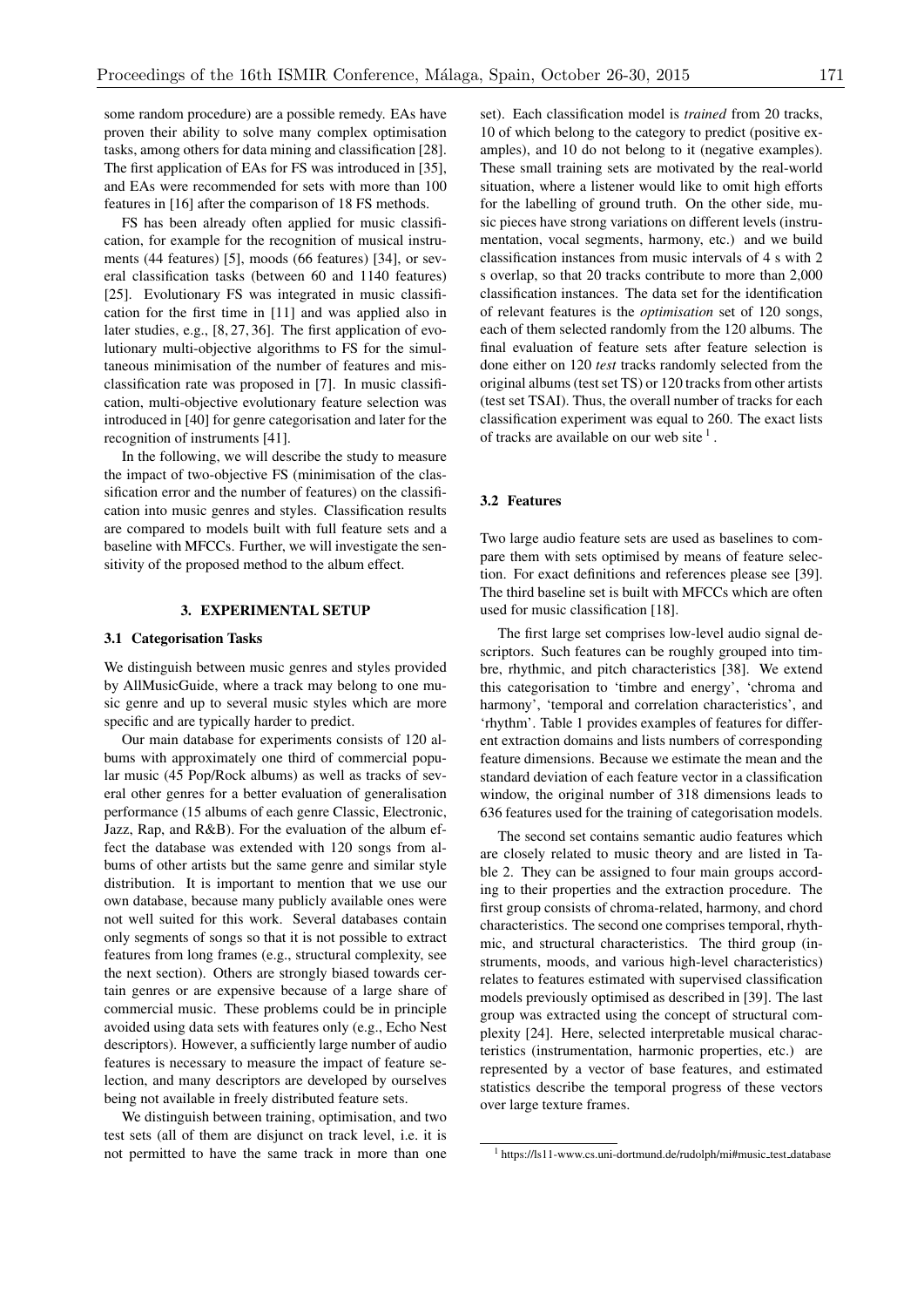| Table 1. Low-level audio leatures<br><b>Groups and examples of features</b> |                |  |  |  |
|-----------------------------------------------------------------------------|----------------|--|--|--|
| TIMBRE AND ENERGY - TIME DOMAIN                                             |                |  |  |  |
| Linear prediction coefficients, low energy,                                 | 17             |  |  |  |
| peak characteristics                                                        |                |  |  |  |
| TIMBRE AND ENERGY - SPECTRAL DOMAIN                                         |                |  |  |  |
| Various spectral characteristics (bandwidth, centroid,                      | 29             |  |  |  |
| etc.), tristimulus, sub-band energy ratio                                   |                |  |  |  |
| TIMBRE AND ENERGY - CEPSTRAL DOMAIN                                         |                |  |  |  |
| MFCCs, delta MFCCs,                                                         | 101            |  |  |  |
| <b>CMRARE</b> modulation features [21]                                      |                |  |  |  |
| TIMBRE AND ENERGY - PHASE DOMAIN                                            |                |  |  |  |
| Angles and distances [27]                                                   | $\overline{c}$ |  |  |  |
| TIMBRE AND ENERGY - ERB AND BARK DOMAINS                                    |                |  |  |  |
| Bark scale magnitudes, charact. of ERB bands [17]                           | 53             |  |  |  |
| CHROMA AND HARMONY                                                          |                |  |  |  |
| Charact. of spectral peaks, fundamental frequency,                          | 101            |  |  |  |
| chroma, chroma DCT-reduced log pitch (CRP) [29]                             |                |  |  |  |
| TEMPORAL AND CORRELATION CHARACTERISTICS                                    |                |  |  |  |
| Characteristics of periodicity peaks                                        | 3              |  |  |  |
| RHYTHM                                                                      |                |  |  |  |
| Characteristics of fluctuation patterns [17]                                | 12             |  |  |  |

Table 1. Low-level audio features

Table 2. Semantic audio features

| Groups and examples of features                                  |    |  |  |  |  |  |
|------------------------------------------------------------------|----|--|--|--|--|--|
| CHROMA AND HARMONY                                               |    |  |  |  |  |  |
| Consonance [23], tonal centroid [17],                            |    |  |  |  |  |  |
| strengths of major and minor keys [17]                           |    |  |  |  |  |  |
| <b>CHORD STATISTICS</b>                                          |    |  |  |  |  |  |
| Number of different chords and chord changes in 10               |    |  |  |  |  |  |
| s, shares of the most frequent chords [39]                       |    |  |  |  |  |  |
| TEMPO, RHYTHM AND STRUCTURE                                      |    |  |  |  |  |  |
| Duration of music piece, estimated number of beat,               |    |  |  |  |  |  |
| tatum, and onset events per minute, tempo, segmen-               |    |  |  |  |  |  |
| tation characteristics after [31]                                |    |  |  |  |  |  |
| <b>INSTRUMENTS</b>                                               |    |  |  |  |  |  |
| Identification of guitar, piano, wind, and strings [41]          |    |  |  |  |  |  |
| <b>MOODS</b>                                                     |    |  |  |  |  |  |
| Aggressive, confident, energetic, etc. [39]                      |    |  |  |  |  |  |
| VARIOUS HIGH-LEVEL CHARACTERISTICS                               |    |  |  |  |  |  |
| Singing characteristics, effects distortion,                     |    |  |  |  |  |  |
| characteristics of melodic range [32]                            |    |  |  |  |  |  |
| STRUCTURAL COMPLEXITY                                            |    |  |  |  |  |  |
| Chord, harmony, instruments, tempo and rhythm<br>complexity [39] | 70 |  |  |  |  |  |
|                                                                  |    |  |  |  |  |  |

#### 3.3 Algorithms and Evaluation

The exhaustive tuning of classification methods was beyond the scope of this study - however it was important to test the impact of feature selection and the album effect using classifiers with different operating methods. After preliminary studies, we selected four algorithms. Decision tree C4.5 provides interpretable models and already includes internal feature pruning, but is rather slow. Random forest (RF) creates a large number of unpruned trees based on a randomly drawn subset of features. It is often superior to C4.5 w.r.t. classification quality and is faster, but classification models are not the same if trained another time and are not interpretable. Naive Bayes (NB) is very fast and leads to comprehensible models, especially if they are created from interpretable semantic features. On the other side, it is a probabilistic method which treats feature distributions independently from each other, and classification performance is usually lower. Finally, support vector machine (SVM) is in many cases the state-of-the art method, which achieves the best classification results. However, for the best performance it requires parameter tuning, is slower than other methods, and models have a lower interpretability.

The following two criteria are minimised during feature selection. Because of imbalanced distribution of songs in the optimisation and test sets, the balanced relative error *mBRE* measures classification quality:

$$
m_{BRE} = \frac{1}{2} \left( \frac{FN}{TP + FN} + \frac{FP}{TN + FP} \right), \quad (6)
$$

where  $TP$  is a number of true positives (tracks belonging to a category and predicted as belonging to it), *T N* is a number of true negatives (tracks not belonging to a category and predicted as not belonging to it), *F P* is a number of false positives (tracks not belonging to a category and predicted as belonging to it), and *F N* is a number of false negatives (tracks belonging to a category and predicted as not belonging to it).

The predicted relationships of tracks to categories are estimated by major voting across all corresponding classification windows:

$$
y_P(\mathbf{x}_1, ..., \mathbf{x}_{T_S}; j) = \left[ \frac{\sum_{i=1}^{T_S} y_P(\mathbf{x}_i)}{T_S} - 0.5 \right], \quad (7)
$$

where *T<sup>S</sup>* is the number of classification instances in the song *j* and x*<sup>i</sup>* describes the feature vector of instance *i*.

The second optimisation criterion is the selected feature rate *mSFR*:

$$
m_{SFR} = \frac{|\Phi(\mathbf{x}, \mathbf{q})|}{|X|},\tag{8}
$$

where  $|\Phi(\mathbf{x}, \mathbf{q})|$  is the number of selected features and  $|X|$  the number of all features.  $m_{SFR}$  is a rough estimator for runtime and storage demands (classification using a model with more features is typically slower), but may also correlate with the generalisation performance of classification models: models built with less features have a lower tendency to be overfitted towards the training set if the optimisation of feature selection is done using an independent song set.

The feature selection method itself is based on a multiobjective evolutionary algorithm SMS-EMOA [2]. The output is the set of non-comparable feature subsets: the first with the largest  $m_{SFR}$  and smallest  $m_{BRE}$ , and the last with the smallest  $m_{SFR}$  and largest  $m_{BRE}$ <sup>2</sup>. Because we focus here on the measurement of album effect having regard to classification error, the discussion of results in the next section is based on subsets with the smallest  $m_{BRE}$ . These subsets contain smallest errors achieved for as small feature subsets as possible.

<sup>&</sup>lt;sup>2</sup> As we minimise both  $m_{SFR}$  and  $m_{BRE}$ , an example of two noncomparable (also referred to as *non-dominated*) subsets is, e.g., a subset with  $m_{SFR} = 0.05$ ,  $m_{BRE} = 0.20$  and another one with  $m_{SFR} =$ 0.10,  $m_{BRE} = 0.15$ . The first subset is built with less features and the second one has a smaller classification error.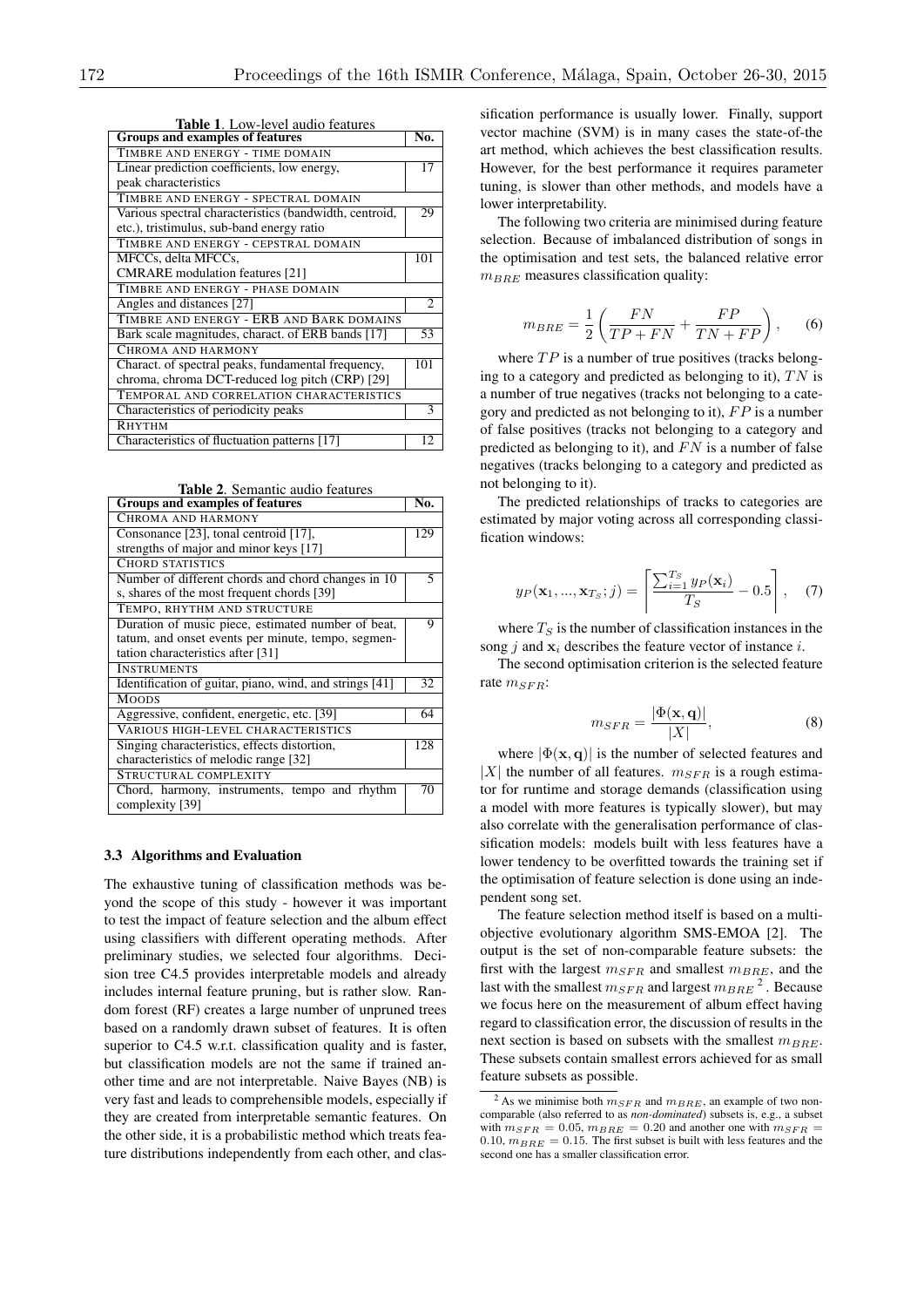| <b>Categorisation tasks</b>  | Data set               | LOW-LEVEL FEATURES |             | <b>SEMANTIC FEATURES</b> |                   |              |                     |  |  |
|------------------------------|------------------------|--------------------|-------------|--------------------------|-------------------|--------------|---------------------|--|--|
|                              |                        | $\tilde{m}_{BRE}$  | $\Phi_{LL}$ | $\Phi_{MFCC}$            | $\tilde{m}_{BRE}$ | $\Phi_{SEM}$ | $\Phi_{MFCC}$       |  |  |
| <b>RECOGNITION OF GENRES</b> |                        |                    |             |                          |                   |              |                     |  |  |
| Classic                      | <b>TS</b>              | 0.0127             | 41.91       | 33.07                    | 0.0137            | 37.43        | 35.68               |  |  |
|                              | <b>TSAI</b>            | 0.0175             | 39.95       | 32.47                    | 0.0270            | 57.20        | 50.09               |  |  |
| Electronic                   | $\overline{\text{TS}}$ | 0.0928             | 66.19       | 48.91                    | 0.1191            | 59.25        | 62.78               |  |  |
|                              | <b>TSAI</b>            | 0.1040             | 82.47       | 56.37                    | 0.1275            | 56.52        | 69.11               |  |  |
| Jazz                         | <b>TS</b>              | 0.0497             | 66.89       | 47.56                    | 0.0605            | 69.86        | 57.89               |  |  |
|                              | <b>TSAI</b>            | 0.1192             | 107.00      | 89.42                    | 0.1113            | 49.47        | 83.50               |  |  |
| Pop                          | $\overline{\text{TS}}$ | 0.1291             | 74.71       | 68.34                    | 0.1270            | 43.94        | 67.23               |  |  |
|                              | <b>TSAI</b>            | 0.1599             | 41.20       | 75.53                    | 0.1353            | 27.91        | 63.91               |  |  |
| Rap                          | <b>TS</b>              | 0.0508             | 70.26       | 56.31                    | 0.0650            | 76.29        | 72.06               |  |  |
|                              | <b>TSAI</b>            | 0.0475             | 72.74       | 88.29                    | 0.0579            | 56.54        | 107.62              |  |  |
| R&B                          | $\overline{\text{TS}}$ | 0.1570             | 89.82       | 74.09                    | 0.1484            | 76.85        | 69.93               |  |  |
|                              | <b>TSAI</b>            | 0.1337             | 84.73       | 56.29                    | 0.1486            | 73.67        | 62.57               |  |  |
| <b>RECOGNITION OF STYLES</b> |                        |                    |             |                          |                   |              |                     |  |  |
| AdultContemporary            | $\overline{\text{TS}}$ | 0.1192             | 67.31       | 55.94                    | 0.1344            | 57.02        | 63.07               |  |  |
|                              | <b>TSAI</b>            | 0.1906             | 64.83       | 81.45                    | 0.1860            | 64.27        | 79.49               |  |  |
| AlbumRock                    | <b>TS</b>              | 0.0900             | 65.41       | 46.68                    | 0.1066            | 51.15        | $\overline{5}$ 5.29 |  |  |
|                              | <b>TSAI</b>            | 0.1225             | 61.47       | 49.04                    | 0.1617            | 50.73        | 64.73               |  |  |
| AlternativePopRock           | $\overline{\text{TS}}$ | 0.1066             | 70.92       | 49.67                    | 0.1092            | 54.19        | 50.89               |  |  |
|                              | <b>TSAI</b>            | 0.1746             | 71.47       | 81.40                    | 0.1818            | 64.10        | 84.76               |  |  |
| ClubDance                    | TS                     | 0.1551             | 82.41       | 74.35                    | 0.1389            | 55.02        | 66.59               |  |  |
|                              | <b>TSAI</b>            | 0.1398             | 70.25       | 54.69                    | 0.1465            | 64.65        | 57.32               |  |  |
| HeavyMetal                   | $\overline{\text{TS}}$ | 0.0839             | 59.25       | 92.20                    | 0.0778            | 56.25        | 85.49               |  |  |
|                              | <b>TSAI</b>            | 0.1192             | 59.22       | 85.26                    | 0.0991            | 55.06        | 70.89               |  |  |
| ProgRock                     | <b>TS</b>              | 0.1072             | 64.00       | 47.43                    | 0.0973            | 53.52        | 43.04               |  |  |
|                              | <b>TSAI</b>            | 0.1780             | 57.68       | 65.56                    | 0.2039            | 59.85        | 75.10               |  |  |
| SoftRock                     | $\overline{\text{TS}}$ | 0.1104             | 67.28       | 45.19                    | 0.1197            | 53.13        | 49.00               |  |  |
|                              | <b>TSAI</b>            | 0.1752             | 69.91       | 65.28                    | 0.1498            | 62.39        | 55.81               |  |  |
| Urban                        | TS                     | 0.1038             | 76.95       | 74.67                    | 0.0837            | 57.06        | 60.22               |  |  |
|                              | <b>TSAI</b>            | 0.1541             | 59.09       | 58.81                    | 0.1553            | 51.87        | 59.27               |  |  |

## 4. DISCUSSION OF RESULTS

### 4.1 Table with Results

Table 3 provides the summary of results and is organised as follows. The first column lists categorisation tasks. The second column indicates whether the album-dependent test set TS or album-independent test set TSAI was used for the final validation. Columns 3-5 describe results with low-level features. In the column 3 the "*mean best*" error  $\widetilde{m}_{BRE}$  is listed. The *mean* is here calculated across 10 statistical repetitions: because evolutionary FS is based on random decisions, the results are not the same for each run. So the value of  $\widetilde{m}_{BRE} = 0.0127$  corresponds to the *expected* best  $m_{BRE}$  after the application of FS. The *best* means that we take into account feature subsets with the smallest *mBRE* and the largest *mSFR* across compromise solutions identified with a multi-objective selection approach (see the previous section).

Entries in columns 4 and 5 measure the relative reduction of  $\widetilde{m}_{BRE}$  compared to complete set of low-level features,  $\Phi_{LL}$ , and set of MFCCs,  $\Phi_{MFCC}$ . Smaller values are better. For example, in the first line  $\tilde{m}_{BRE} = 0.0127$ corresponds to 41.91% of the error of the model which uses all low-level descriptors ( $m_{BRE} = 0.0303^{3}$ ). Similarly,  $\widetilde{m}_{BRE}$  is reduced to 33.07% of the error of the model built with MFCCs only.

Columns 6-8 contain values of  $\widetilde{m}_{BRE}$  for models built with semantic features and the reduction of error compared to full set of semantic features  $\Phi_{SEM}$  and  $\Phi_{MFCC}$ .

### 4.2 Album Effect and Two Cases where Feature Selection Fails

As it could be expected, classification errors increase for most of categories if we switch from the test set TS to TSAI. The advantage of optimised feature subsets compared to baselines (columns 4,5,7,8) is often decreased, but not always. For instance, despite of a larger error for AdultContemporary using TSAI (0.1906 against 0.1192), the advantage of optimised low-level feature subsets compared to the model with all low-level features is slightly increased (64.83 against 67.31, smaller value is better), but not if compared to the model built with MFCCs (81.45 against 55.94).

A more important observation is that in all but two cases optimised models are better than baselines (only two entries in columns 4,5,7,8 are above 100%) which means that feature subsets after FS lead to a robust reduction of error even if finally validated on the test set from inde-

<sup>&</sup>lt;sup>3</sup> Please note that we use an ensemble of four classifiers and select the best one for each task. Using a complete feature set for the category Classic leads to  $m_{BRE} = 0.0303$  if trained with random forest; for example, using naive Bayes leads to  $m_{BRE} = 0.0695$ , so that the error of

the optimised combination "feature subset and classifier" is even stronger reduced if compared to a simple application of naive Bayes together with all low-level features.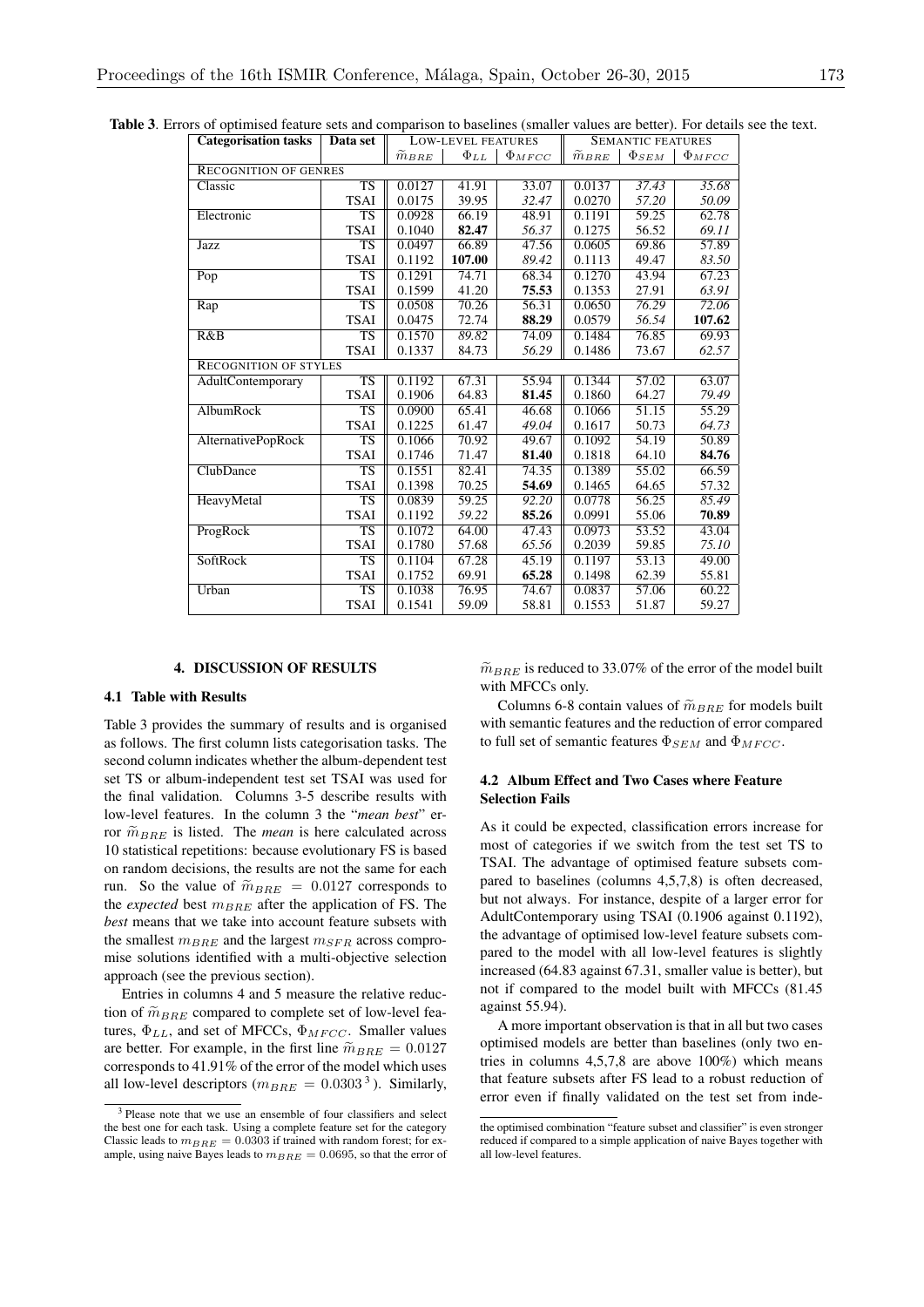pendent artists and albums. The first exception is Jazz (value of 107.00 in the 4th column): here the full  $\Phi_{LL}$  set  $(m_{BRE} = 0.1114)$  leads to a slightly smaller error than the optimised set ( $m_{BRE} = 0.1192$ ). This can be explained by the choice of music: in the artist-independent validation song set the category Jazz was represented rather by European Jazz, where the training and optimisation set contained rather American Jazz<sup> $4$ </sup>. Another exception relates to the error of optimised subsets with semantic features compared to MFCCs for Rap (value of 107.62, column 8). This matches well the theoretical reason that MFCCs are particularly successful for the recognition of speech. The smallest error for Rap is achieved using the optimised set with low-level features (and MFCCs belong to this set):  $m_{BRE} = 0.0475.$ 

### 4.3 A Further Danger for Feature Selection (or Advantage of Ensembles)

In all but two explained situations FS led to smaller errors. However, this statement holds for classification with four methods. Using an ensemble of classifiers makes often sense, and in our previous work we have already observed that there is no "winner" for all categories [39]. To examine whether the feature selection was successful for individual combinations of a classifier and a task we compared the results to baselines by means of Wilcoxon test. If no statistical advantage against a baseline has been observed for at least one of four classifiers, the corresponding entry in Table 3 is marked with an italic font. If the baseline was even better for at least one classifier, the entry is marked with a bold font. Particularly some models with MFCCs seem to provide a better generalisation performance rather than optimised feature subsets. This happens only if test set TSAI is used for the validation. In other words, optimising feature selection with an individual classifier may lead to overfitting–but in our study this case was avoided using an ensemble of several classifiers.

#### 4.4 A Remark on Resources

Beside possible problems for feature selection discussed above, it should not be forgotten that FS provides a strong advantage against large sets of features because it helps to reduce storage and runtime demands. The advantage of smaller feature sets is that the classification is typically faster <sup>5</sup> . When the time expensive feature selection may be run once for each new music category, the automatic classification based on the optimised feature set can be applied on new songs over and over again. It is hard to precisely measure the reduction of computing demands, especially for experiments on different machines. As a rough measure we may estimate the decrease of runtime of the last FS iteration compared to the first iteration (in each iteration, a classification model is trained and validated). As an example, the mean of runtime of the last iteration divided by runtime of the first iteration for the category Classic is 15.08 for the low-level feature set and 12.57 for the semantic set (classification with C4.5), 34.55 and 31.72 (RF), 20.88 and 8.56 (NB), and 12.68 and 10.54 (SVM).

#### 5. CONCLUSIONS AND OUTLOOK

In this work we have examined whether the success of feature selection in music classification suffers from an "album effect", so that the properties of albums and artists rather than of target categories like genres and styles are learned. As it could be expected, the danger of such overfitting exists, and the performance is typically reduced if the validation set is built with tracks of other artists. However, if there are enough available features at hand, and feature selection is applied using an ensemble of classifiers, in all but two cases the optimised subsets helped to build classification models not only with less features, but also with smaller classification errors compared to baselines. These two cases could be theoretically explained and do not detract the general sense of feature selection - but they underline the consequence that any significant achievements in classification domain raise and fall with the design of data sets. A very simple case observed in this study was that the classification models optimised to recognise particularly American Jazz were not best suited to recognise European Jazz. In future we plan to continue our work investigating advantages and dangers of feature selection for music classification. In particular, the application on publicly available data sets is important for a reliable comparison of results. However, this is a hard task which requires compromises, e.g., limiting the set of features only to available Echo Nest descriptors. Further optimisation of algorithm parameters (e.g., larger ensembles, various kernels for SVMs) is another promising direction.

#### 6. REFERENCES

- [1] E. Amaldi and V. Kann. On the approximability of minimizing nonzero variables or unsatisfied relations in linear systems. *Theoretical Computer Science*, 209(1-2):237–260, 1998.
- [2] N. Beume, B. Naujoks, and M. Emmerich. SMS-EMOA: Multiobjective selection based on dominated hypervolume. *European Journal of Operational Research*, 181(3):1653– 1669, 2007.
- [3] B. Bischl, O. Mersmann, H. Trautmann, and C. Weihs. Resampling methods for meta-model validation with recommendations for evolutionary computation. *Evolutionary Computation*, 20(2):249–275, 2012.
- [4] M. A. Casey, R. Veltkamp, M. Goto, M. Leman, C. Rhodes, and M. Slaney. Content-based music information retrieval: Current directions and future challenges. *Proceedings of the IEEE*, 96(4):668–696, 2008.
- [5] J. D. Deng, C. Simmermacher, and S. Cranefield. A study on feature analysis for musical instrument classification. *IEEE Transactions on Systems, Man, and Cybernetics, Part B: Cybernetics*, 38(2):429–438, 2008.

<sup>4</sup> We came to this explanation after the studies were accomplished. The uniform sampling of European and American Jazz tracks for optimisation and validation sets could be a better decision, but in that case it would not be possible to exactly compare the results to [39].

<sup>5</sup> As we could see, a set of MFCCs is also small and is sometimes successful, so the reduction of demands on resources is not very strong here. However, all but one values in columns 5 and 8 are below 100%, and it is probably not the best idea to build classification models with MFCCs only for all possible classification tasks (styles, tags, moods, etc.)